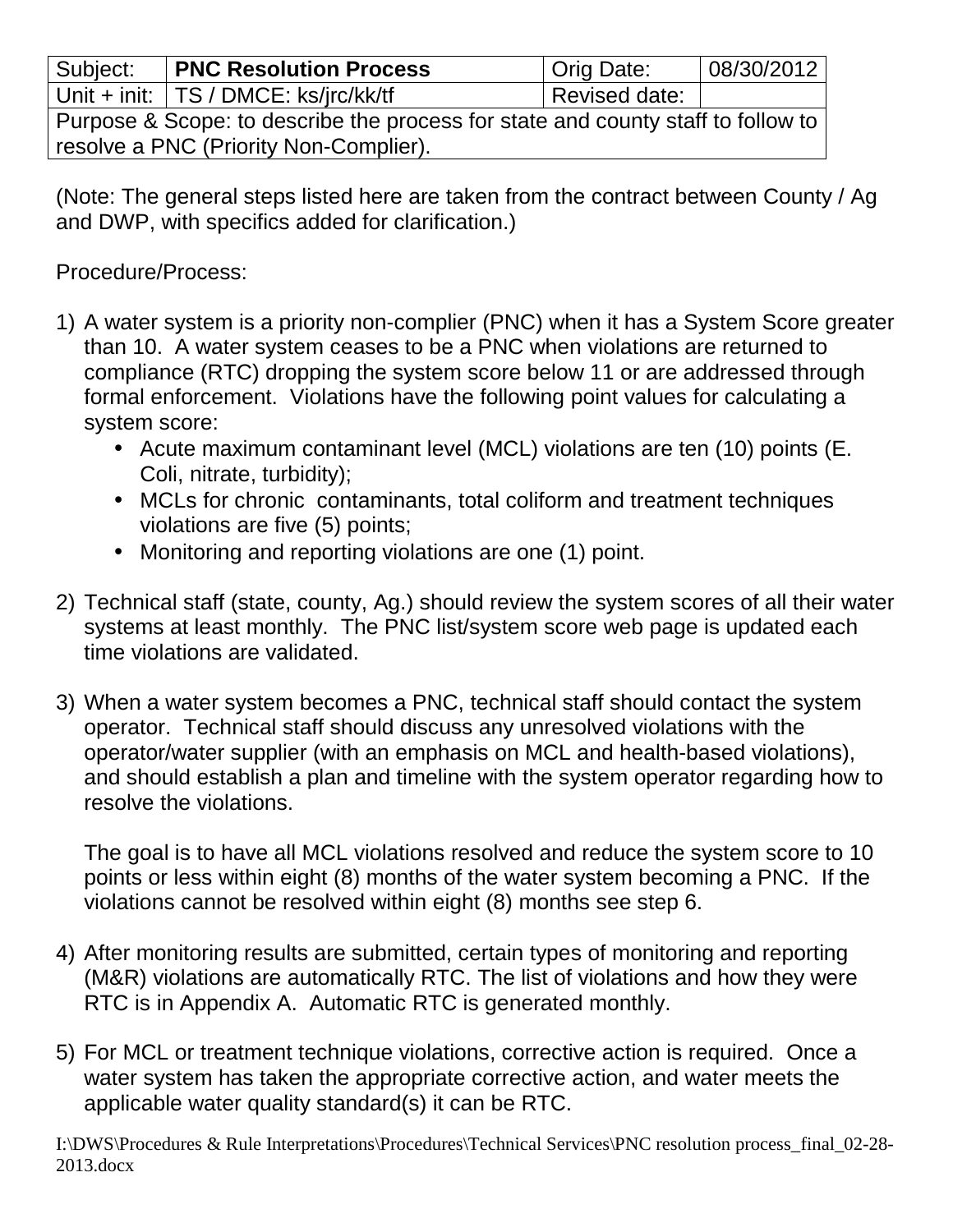Technical staff should send an email to the Data Management, Compliance and Enforcement (DMCE) e-mail inbox (DWP.DMCE@state.or.us) requesting the associated violations be RTC. Put "RTC" in the subject heading with the system name & number. List in the body of the e-mail the violation type(s) you want RTC. Also include in the e-mail a link to the contact report which documents the action(s) the system took to resolve the violation(s), and the date when the corrective action(s) was completed.

- 6) When a water system has been on the PNC list for five (5) months, technical staff must determine if the water system can be RTC within the next three (3) months.
	- a) If the water system can complete the necessary corrective actions within the next three (3) months, technical staff should send a letter to the water system with a compliance schedule listing the corrective actions required and a deadline for each action. Follow up with the system to ensure corrective actions are taken. Send a copy of the compliance schedule letter to DMCE via email inbox or hardcopy mail.
	- b) If it is determined the system's score will not be 10 points or less and have all MCL violations resolved within the next (3) months, technical staff should send a written request to the Enforcement Coordinator for formal enforcement action. The request should include a draft compliance schedule listing the corrective actions required, and a deadline for each action.
- 7) County Billing
	- a) When a PNC is resolved per the PNC resolution process, a contact report documenting the resolution may be submitted with an invoice. The report is subject to review prior to payment to assure appropriate contacts were taken to resolve the PNC.
	- b) Use the latest version of the contact report and indicate "PNC Resolution" on the summary line along with the contaminant type resolved. Mark the assistance action type as "PNC – Priority Non-Complier (2J)."
	- c) A maximum of one payment per year, per PNC water system, is allowed.